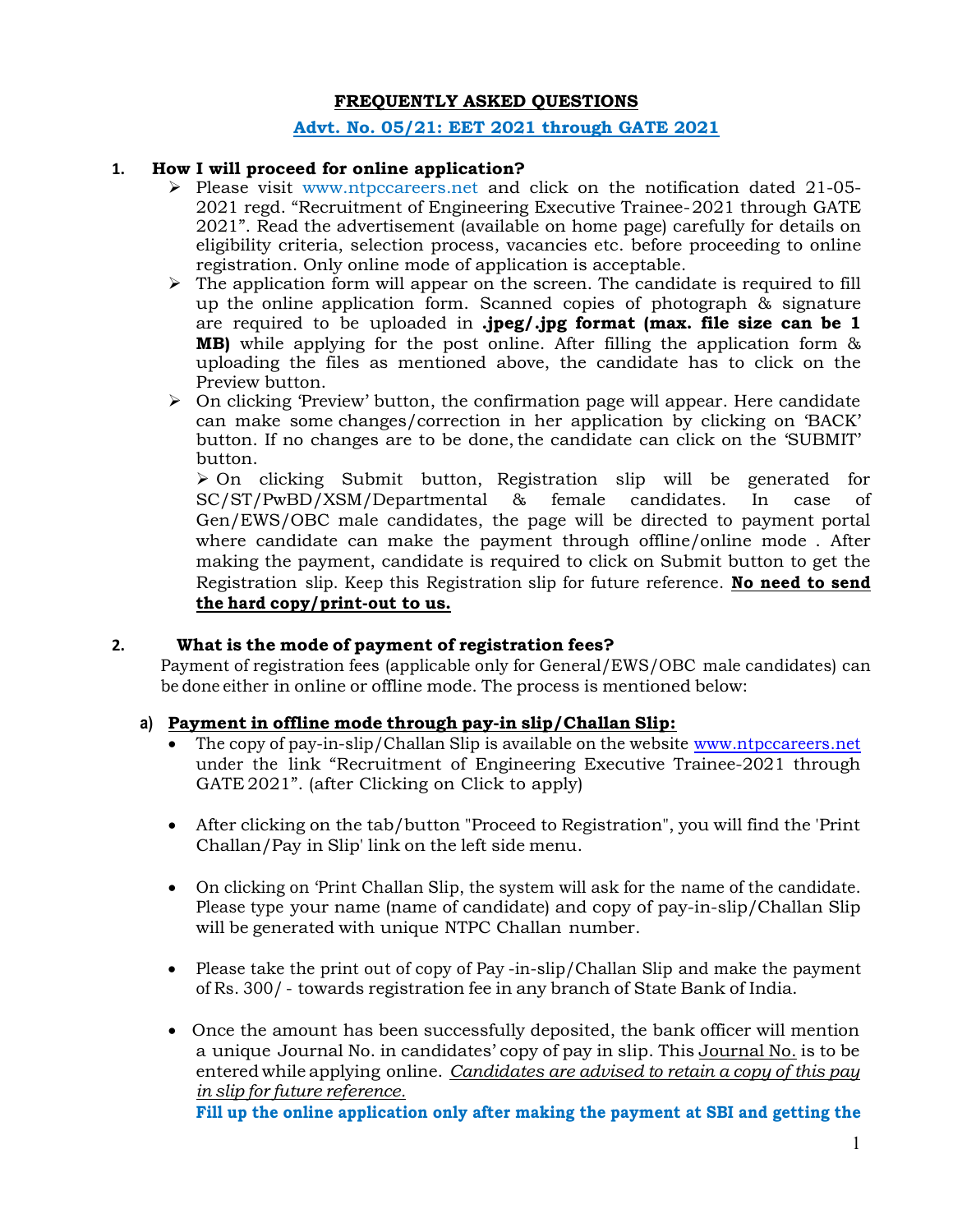# Journal no. from the bank.

#### b) Payment in online mode:

- The online payment option is available within the online registration form, after the submit button.
- In this mode, when you select the online payment option, a new separate window of payment through 'PayGov India' will open, wherein you will have to select the payment option. Do not close the main online application page.
- Once you are directed to the PayGov India page, you will have the option to pay your fees (Rs.300/-) by using Net-banking/Credit Card/Debit Card mode. Candidates will have to bear the PayGov/bank charges, as applicable. Please note that in case of Debit card option of payment only Rupay Debit cards are acceptable on the PayGov portal.
- After the payment is done, a payment receipt will generate showing the transaction ID, date of payment and payment status. Please note this transaction ID for future reference and close/minimize the payment portal window. Go back to main application page & click on submit button to get the registration number.

| <b>S1.</b><br>No. | <b>Payment</b><br><b>Status</b> | <b>Payment</b><br>explanation                                                                                                                                                                                                                                                  | Status Action to be taken by candidate                                                                                                                                                                                                                                                                                                                                                                                                                                                                                               |
|-------------------|---------------------------------|--------------------------------------------------------------------------------------------------------------------------------------------------------------------------------------------------------------------------------------------------------------------------------|--------------------------------------------------------------------------------------------------------------------------------------------------------------------------------------------------------------------------------------------------------------------------------------------------------------------------------------------------------------------------------------------------------------------------------------------------------------------------------------------------------------------------------------|
| (i)<br>(ii)       | <b>Success</b><br>Failure       | Payment is successful.<br>Candidate can proceed<br>further.<br>Payment has failed.                                                                                                                                                                                             | Go back to main application page & click on submit<br>button to generate the registration number.<br>Application will not proceed further.<br>Make the<br>payment again.                                                                                                                                                                                                                                                                                                                                                             |
| (iii)             | Pending                         | Payment has got debited<br>from bank $A/c$ but not<br>credited to us.<br>Such<br>pending<br>cases<br>usually become successful<br>$1-2$<br>days,<br>which<br>in<br>candidate can<br>track<br>through the "Check<br>Online Payment status"<br>link available on our<br>website. | Proceed to complete your application, as per the<br>process stated above for success status payments.<br>Check the payment status through the "Check Online"<br>Payment status" link available on website. If the same<br>becomes success in 1-2 days, no action to be taken.<br>However, if the payment status becomes failure<br>after 1-2 days, then candidate will have to re-apply<br>from beginning using a different but valid email id.<br>If the previous payment is credited to our account,<br>the same will be refunded. |

 Check the payment status on the receipt and take suitable action as per the details mentioned in the table below:

Please note that, candidates opting for offline payment through pay -in slip mode will have to pay the fees before filling up the online application form. However, candidates opting to use online payment mode will have to pay the registration fees using Net-banking/credit card/ debit card, while filling the online application form.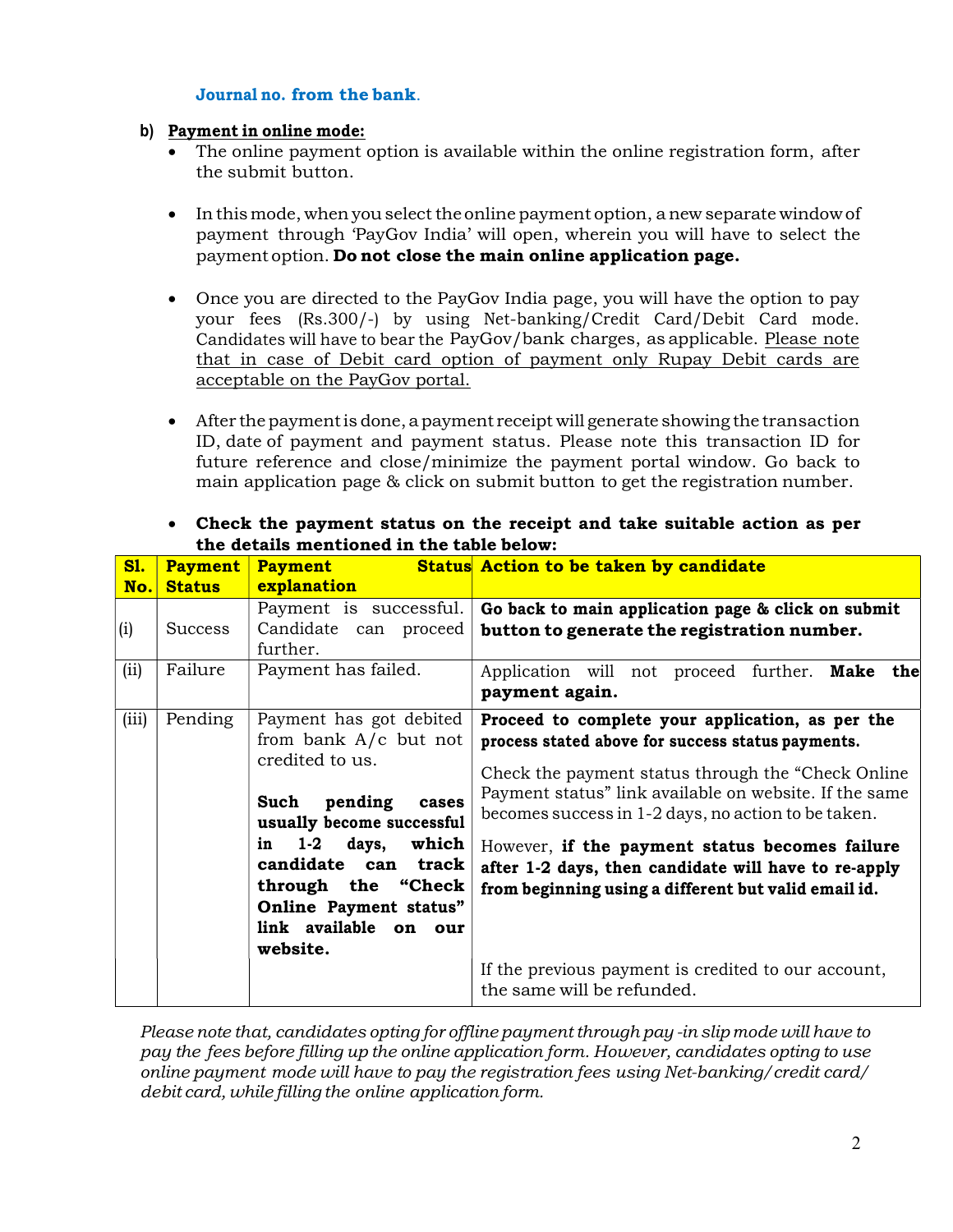3. What are the documents to be uploaded while filling up the online application?

Scanned copies of photograph & signature are required to be uploaded in .jpeg/ .jpg format (max. file size can be 1 MB), while applying for the post online.

4. I've entered the wrong Email-Id/Address/DOB/Phone number/Marks/Institute etc. and I want to change it. Can I change any detail entered incorrectly in the application form?

Data once submitted in the application form cannot be changed at a later stage. Please ensure accuracy of data before final submission. If, however, any candidate wishes to change the data entered incorrectly, she may submit a new application again. Only last submitted application will be considered in case of multiple/duplicate applications.

5. My current residential address is temporary and it is likely to be shifted soon, so which address I should provide?

Please provide a permanent address to avoid time loss in receiving official communication/letters.

6. I have appeared for my final year/Semester Examinations and the results are expected to be announced shortly. Am I eligible to apply?

Yes, you may apply by providing marks obtained upto pre-final year/semester. Your selection in NTPC is subject to submitting final year/semester marksheet and Provisional degree certificate, wherein your marks in engineering degree should not be less than the advertised percentage of marks.

- 7. I've forgotten to take the print out of the registration slip, what should I do now? Download your registration slip through the link "Print Reg. Slip" available on the website, after furnishing the details as entered by you at the time of registration/application.
- 8. Do I need to send the print out of registration slip to NTPC?

There is no need to send the print out of registration slip generated from the system. But it is advised to keep the printout of your registration slip for future reference.

9. If I finally get selected in NTPC, can I get extension in joining time?

The training program for all the trainees will begin simultaneously. Being a standardized program, it is not possible to grant any extension time in joining. However, extension in joining time (against notice period) will be given to candidates who are employed elsewhere.

10. I am a Graduate in Marine/Automobile Engineering but the same has not been specified in your advertisement. Can I apply against the post of EET in Mechanical discipline?

Only those candidates who have acquired engineering in the specified disciplines, as mentioned in the detailed advertisement are eligible to apply.

#### 11. What do I fill in GATE -2021 Registration number?

You need to enter your 13-character GATE-2021 Registration number in online application form. This GATE-2021 registration number is written in GATE-2021 Admit card/ Score Card. Please DO NOT write your GATE-2021 application/enrollment number.